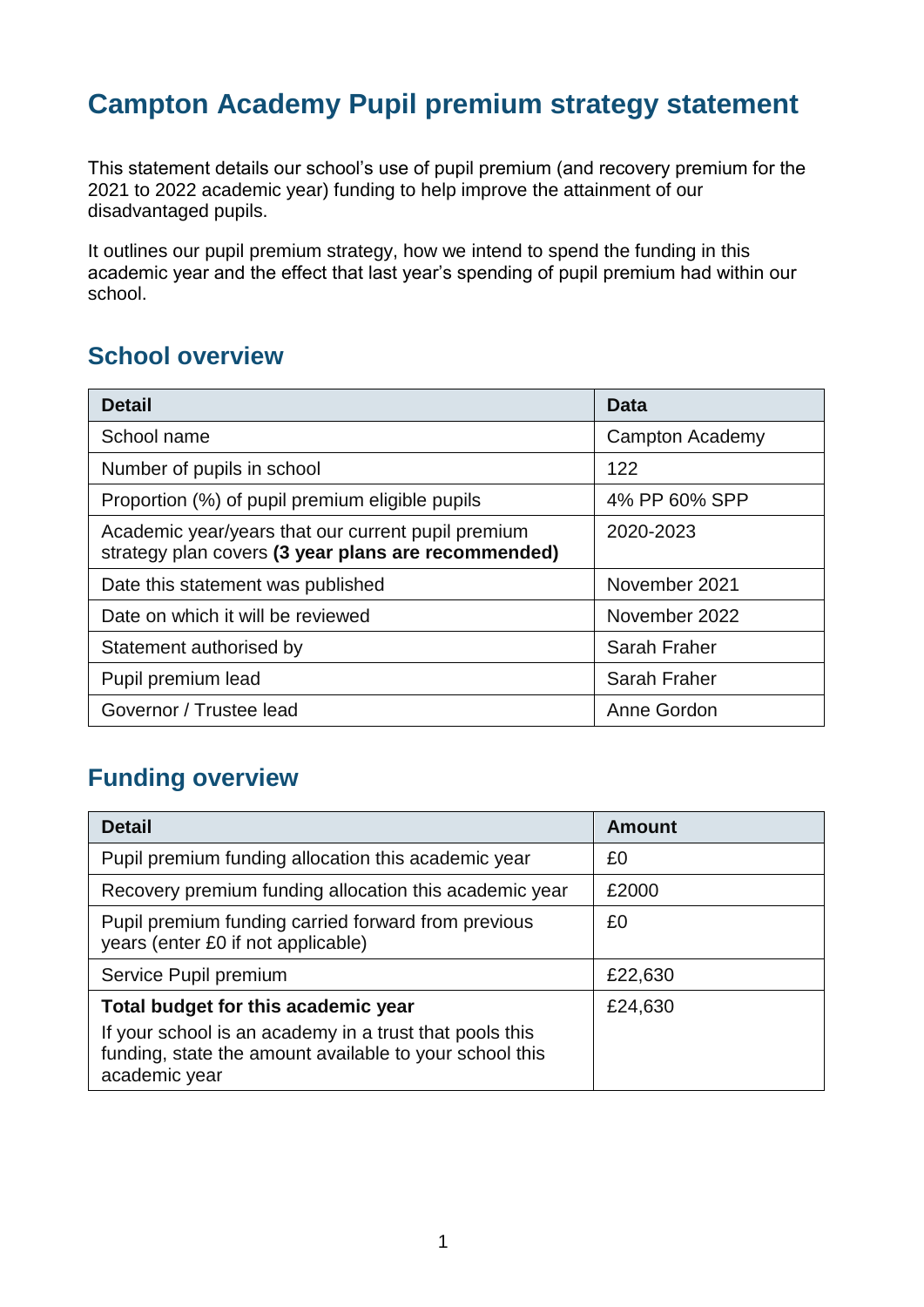## **Part A: Pupil premium strategy plan**

### **Statement of intent**

*Campton Academy is an inclusive school which celebrates difference and strives to ensure every pupil makes outstanding progress. We strongly believe children learn best when they are happy and have their emotional needs met. Our intention is for disadvantaged pupils to make expected or better progress from their starting points and achieve in line with their peers.*

- *We pride ourselves on the strong pastoral support provided to our pupils. We believe relationships are key to our success and work hard to build strong relationships built on mutual trust and respect.*
- *Campton aims to provide a carefully sequenced, engaging and broad curriculum paired with high quality teaching and differentiation to ensure all pupils achieve well. Campton invests in a wide range of CPD to give teachers and teaching assistants the knowledge and skills required to deliver outstanding lessons and provide highly effective support.*
- *Aspirational targets are set for identified individuals / groups and progress is closely monitored to enable targeted interventions to be implemented early. Interventions are monitored carefully and adapted when needed to ensure they have the greatest impact on pupil progress.*
- *A strong focus is placed on effective assessment with the intention of ensuring gaps are identified early, addressed swiftly and pupils retain learning long term. We want every pupil to leave Campton fully prepared for the next step in their learning journey and aim to develop resilient lifelong learners.*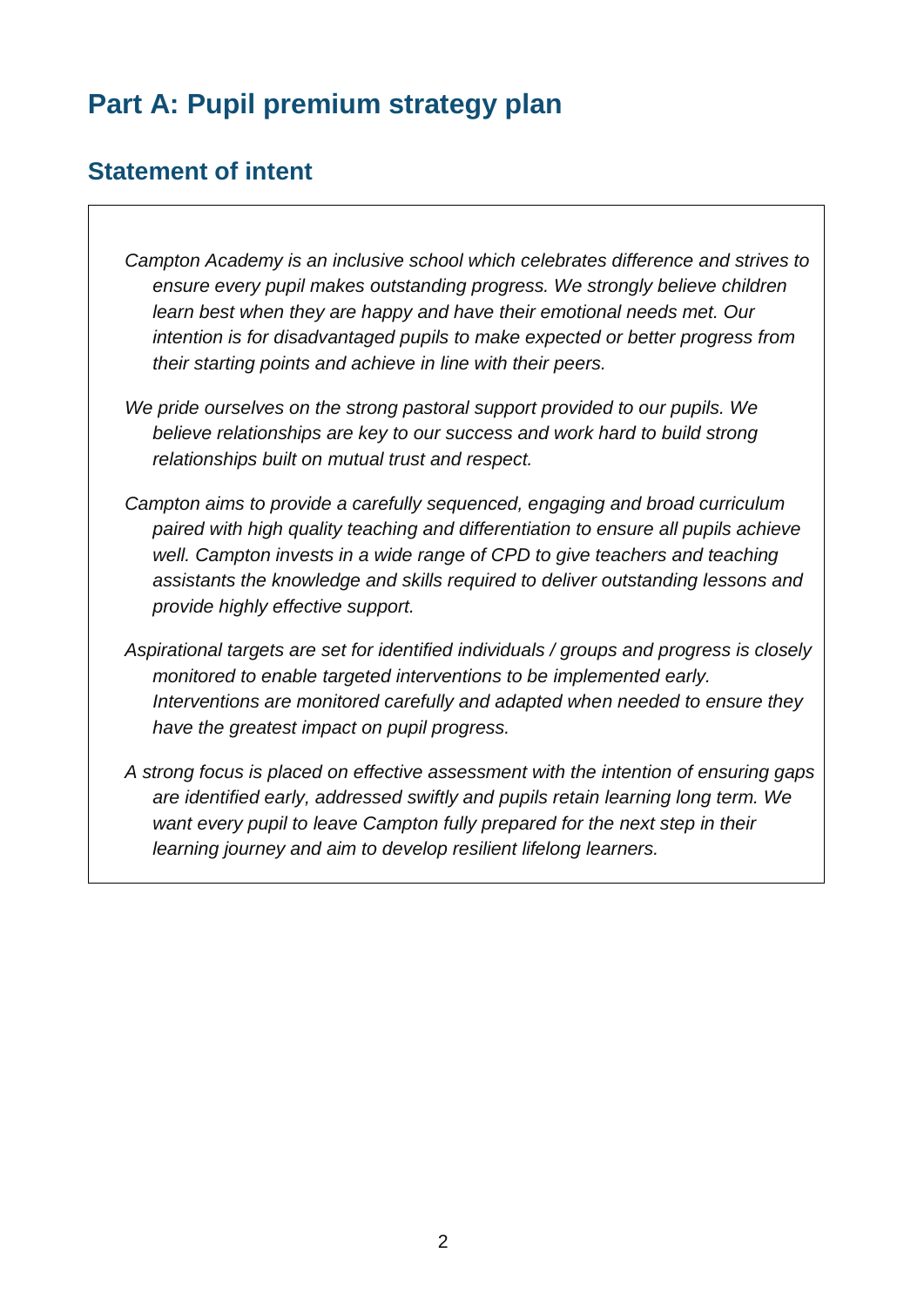## **Challenges**

This details the key challenges to achievement that we have identified among our disadvantaged pupils.

| <b>Challenge</b><br>number | Detail of challenge                                                                                                                                                                                                                   |
|----------------------------|---------------------------------------------------------------------------------------------------------------------------------------------------------------------------------------------------------------------------------------|
|                            | Gaps in learning due to a lack of consistency in schooling (resulting from Covid 19 disruption)<br>and frequent relocation. Also, gaps in learning as many children have been educated abroad or<br>did not engage in remote learning |
|                            | Emotional needs due to parents being deployed, friends relocating, children feeling like they<br>don't belong due to frequent moves.                                                                                                  |
| 3                          | Emotional and attachment needs resulting in challenging and disruptive behaviour.                                                                                                                                                     |
| 4                          | Difficulties with school transitions for Service pupils with SEND                                                                                                                                                                     |
| 5                          | Children often arriving at school hungry resulting in a deterioration of behaviour during the<br>morning                                                                                                                              |

### **Intended outcomes**

This explains the outcomes we are aiming for **by the end of our current strategy plan**, and how we will measure whether they have been achieved.

| <b>Intended outcome</b>                                                                                                                           | <b>Success criteria</b>                                                                                                              |
|---------------------------------------------------------------------------------------------------------------------------------------------------|--------------------------------------------------------------------------------------------------------------------------------------|
| Gaps will quickly be filled and children will work at the<br>expected standard for their year group. This will be<br>measured via pupil tracking. | SPP and PP children will achieve the expected<br>standard for their year group unless they have SEND<br>needs.                       |
| Impact of disruption caused by Covid 19 will be reduced<br>by identifying and addressing gaps in knowledge                                        | SPP and PP children with SEND needs will achieve the<br>targets on their IEPs / Pastoral / EHC Plans.                                |
|                                                                                                                                                   | SPP and PP children will make at least the expected<br>progress in all subjects                                                      |
|                                                                                                                                                   | Missed prior learning will have been included into<br>current teaching                                                               |
| Staff are well trained to be able to provide appropriate<br>support for high level needs                                                          | Outside agencies report that the provision for the child<br>meets their needs                                                        |
|                                                                                                                                                   | Internal monitoring shows pupil's needs are being met                                                                                |
|                                                                                                                                                   | effectively. Disadvantaged pupils have the support                                                                                   |
|                                                                                                                                                   | needed to access the curriculum.                                                                                                     |
|                                                                                                                                                   | Monitoring shows Covid 19 gaps have been addressed                                                                                   |
| Children are emotionally stable and able to cope with<br>the demands of the curriculum.                                                           | Teachers report increased engagement in class.<br>Parents report on improvements to their child's<br>emotional wellbeing.            |
|                                                                                                                                                   | PASS survey demonstrates an improvement in<br>stability                                                                              |
|                                                                                                                                                   | The curriculum is suitability adapted to meet individual<br>pupil needs and accounts for learning lost due to<br>Covid 19 disruption |
| Improved attitude to learning observed in class with<br>fewer behaviour incidents recorded.                                                       | Fewer behaviour incidents recorded and fixed term<br>exclusions are reduced.                                                         |
|                                                                                                                                                   | Observations of lessons show an improvement in                                                                                       |
|                                                                                                                                                   | attitudes to learning.                                                                                                               |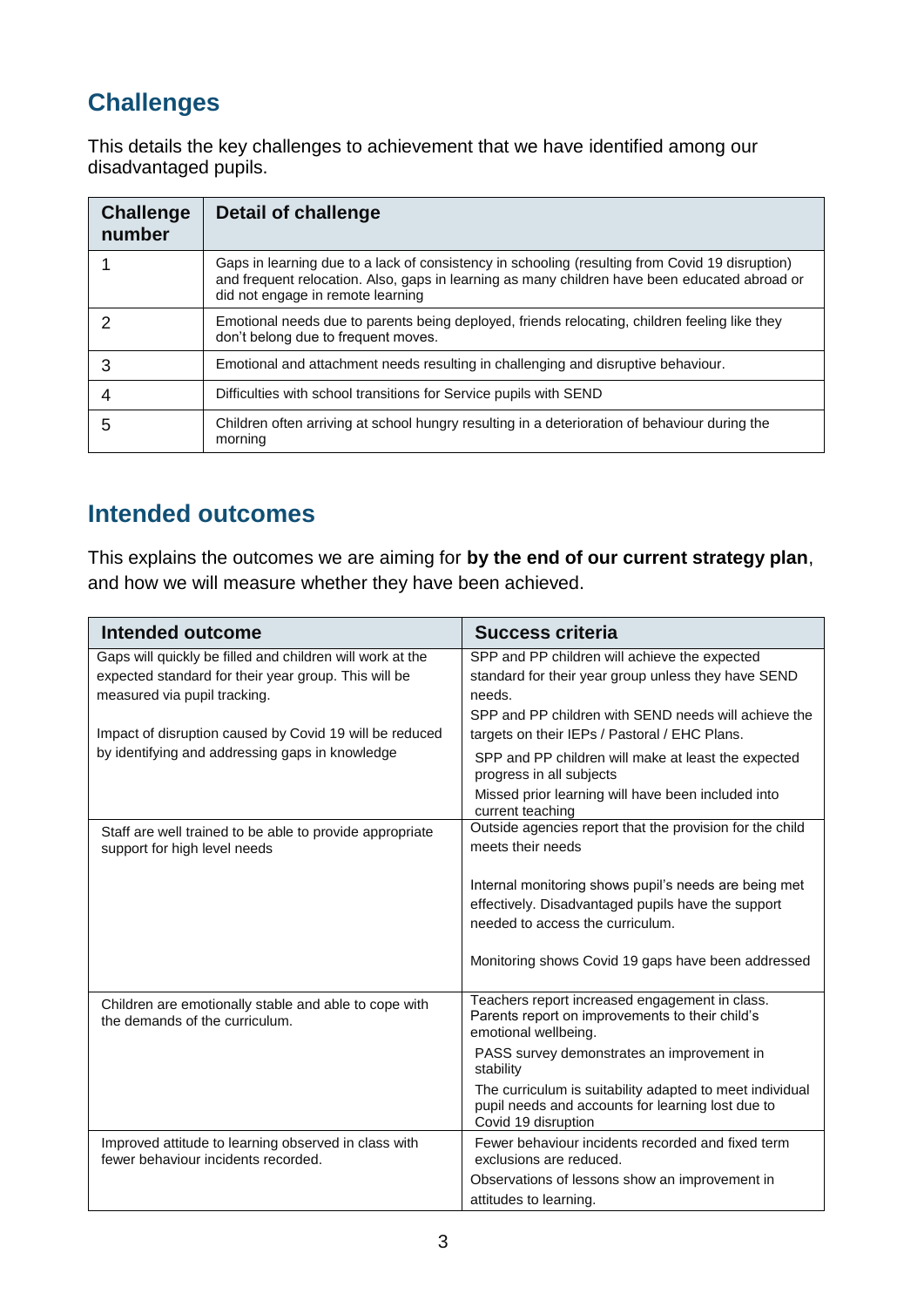|                                                                                                                                      | PASS survey demonstrates an improvement in<br>attitude to learning<br>Parents report that they feel informed and supported in |
|--------------------------------------------------------------------------------------------------------------------------------------|-------------------------------------------------------------------------------------------------------------------------------|
| Improved transition processes for service children with<br>SEND and greater support for the families                                 | managing the educational and wellbeing needs of their<br>children                                                             |
| All children will have a healthy snack during the morning<br>Pastoral lead checks on identified pupils to ensure they<br>have eaten. | Teachers report that all children are eating a healthy<br>snack during the morning                                            |
|                                                                                                                                      | Pupils have their physical needs met and are able to<br>focus on learning.                                                    |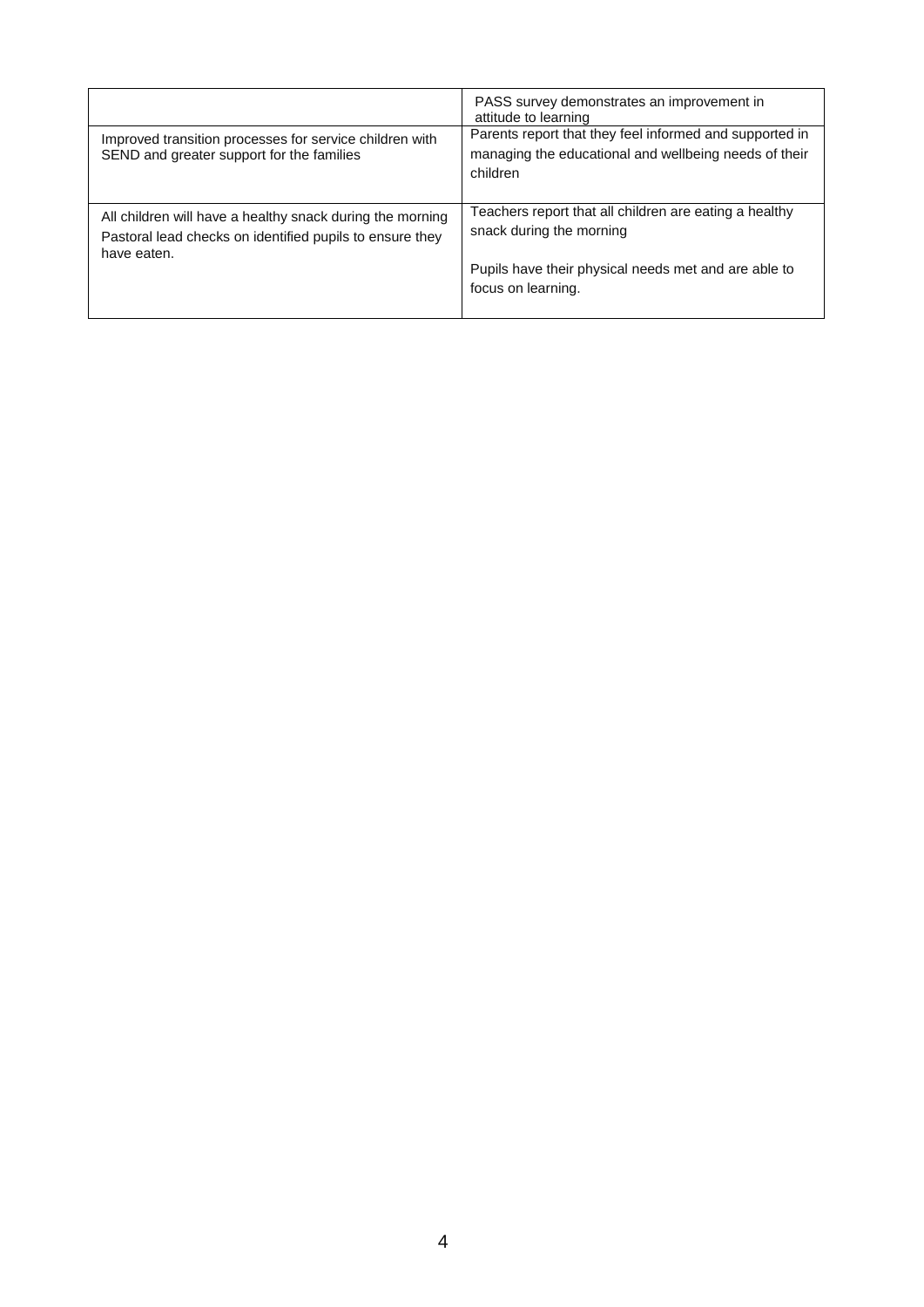## **Activity in this academic year**

This details how we intend to spend our pupil premium (and recovery premium funding) **this academic year** to address the challenges listed above.

### **Teaching (for example, CPD, recruitment and retention)**

Budgeted cost: £1000

| <b>Activity</b>                                                                                                                                                                                                        | <b>Evidence that supports this</b><br>approach                                                                                                                                                                        | <b>Challenge</b><br>number(s)<br>addressed |
|------------------------------------------------------------------------------------------------------------------------------------------------------------------------------------------------------------------------|-----------------------------------------------------------------------------------------------------------------------------------------------------------------------------------------------------------------------|--------------------------------------------|
| <b>Teaching Assistants</b><br>complete OTAP course                                                                                                                                                                     | Appropriate CPD ensures support staff have the<br>knowledge and skills to support class teaching<br>and individual pupils.                                                                                            | 1, 3                                       |
| Teachers receive appropriate<br>training to ensure they have<br>the skills needed to support<br>children of all levels and<br>backgrounds.                                                                             | Outcomes from learning walks and SIP visits will<br>identify strengths and weaknesses in order to<br>inform training needs. Training can be targeted at<br>specific individuals or with specific children in<br>mind. | 1, 3                                       |
| Lessons planned with<br>increasing consideration for<br>how pre-requisite knowledge<br>will be taught alongside new<br>learning to address<br>knowledge gaps, including<br>those resulting from Covid 19<br>disruption | Quality first teaching has the greatest impact on<br>pupil progress. Completing missed learning is<br>essential to ensure a firm foundation of learning is<br>built.                                                  | 1                                          |

#### **Targeted academic support (for example, tutoring, one-to-one support structured interventions)**

Budgeted cost: £ 22,340

| <b>Activity</b>                                                                                                                                                                                                 | <b>Evidence that supports this</b><br>approach                                                                                                                                                                                                                                                                                                                                   | <b>Challenge</b><br>number(s)<br>addressed |
|-----------------------------------------------------------------------------------------------------------------------------------------------------------------------------------------------------------------|----------------------------------------------------------------------------------------------------------------------------------------------------------------------------------------------------------------------------------------------------------------------------------------------------------------------------------------------------------------------------------|--------------------------------------------|
| Every child who is not<br>making progress is quickly<br>identified and targeted<br>support provided to fill gaps<br>in learning. Pupils who did<br>not engage in remote<br>learning prioritised for<br>support. | Children who are not making expected progress<br>need to be identified quickly so that the gap does<br>not increase. Intervention needs to be tailored to<br>their specific needs and should be closely linked<br>to what they are learning in class.<br>The impact of Covid 19 was greater on<br>vulnerable pupils who were unable to engage<br>effectively in remote learning. |                                            |
| Pupils who are falling behind<br>their peers are identified for<br>1:1 sessions and<br>systematically taught the<br>skills that they need in order<br>to catch up                                               | Research on the EEF toolkit suggests that 1:1 or<br>targeted small group intervention provided by a<br>teacher or trained professional can accelerate<br>learning by approximately five months. Research<br>also shows that 1:1 tuition has a greater impact if<br>directly linked with the learning that the children<br>are doing in class.                                    |                                            |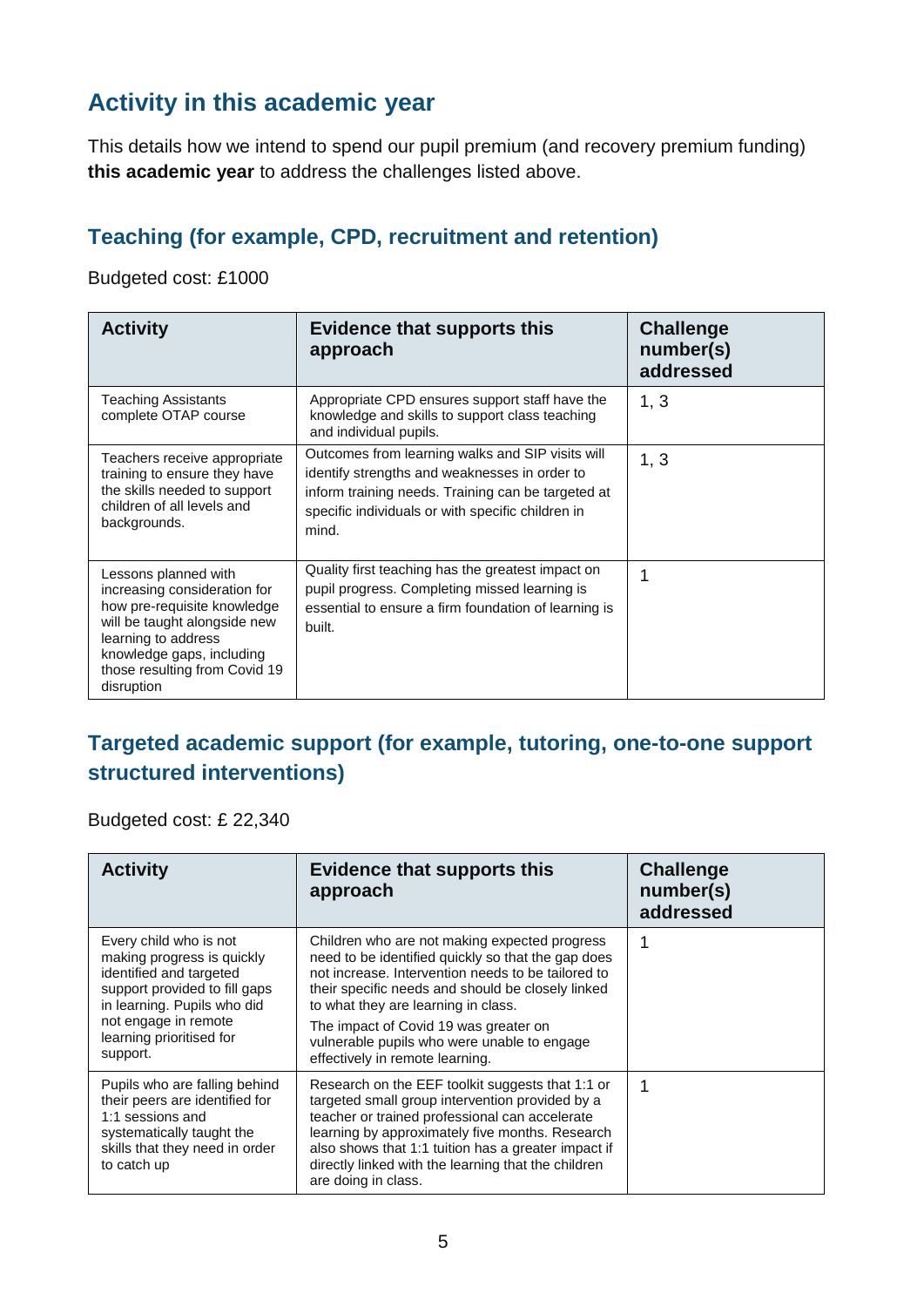| Specific children to receive<br>specialised support and<br>resources appropriate to their<br>needs                        | Pupils with complex SEND or pastoral needs are<br>supported by external agencies to ensure staff<br>have the information needed to meet their needs.                                                                                                                                                                                                                                                                                             | 2, 3, 4, 5 |
|---------------------------------------------------------------------------------------------------------------------------|--------------------------------------------------------------------------------------------------------------------------------------------------------------------------------------------------------------------------------------------------------------------------------------------------------------------------------------------------------------------------------------------------------------------------------------------------|------------|
| Pupils who are struggling<br>emotionally are quickly<br>identified and offered Time to<br>Talk                            | The EEF toolkit states, 'On average, Social and<br>Emotional Learning interventions have an<br>identifiable and significant impact on attitudes to<br>learning, social relationships in school, and<br>attainment itself (four months' additional<br>progress on average).' They also state that, 'SEL<br>programmes appear to benefit disadvantaged or<br>low-attaining pupils more than other pupils,<br>though all pupils benefit on average' | 2, 3       |
| Pupils who are having<br>emotional difficulties are<br>provided with support and<br>reassurance before the<br>school day. | Research from the EEF Magic Breakfast project<br>showed that, 'the breakfast club intervention had a<br>large positive effect on teacher-perceived student<br>behaviour and concentration in the classroom.'<br>We believe that a positive start to the day with a<br>familiar adult will ensure that children will be able<br>to start their school day ready to learn.                                                                         | 2, 3       |

### **Wider strategies (for example, related to attendance, behaviour, wellbeing)**

Budgeted cost: £1,500

| <b>Activity</b>                                                                                                            | <b>Evidence that supports this</b><br>approach                                                                                                                                                                                                                                                                                                                                                                                                                                                                                                                                                                                              | <b>Challenge</b><br>number(s)<br>addressed |
|----------------------------------------------------------------------------------------------------------------------------|---------------------------------------------------------------------------------------------------------------------------------------------------------------------------------------------------------------------------------------------------------------------------------------------------------------------------------------------------------------------------------------------------------------------------------------------------------------------------------------------------------------------------------------------------------------------------------------------------------------------------------------------|--------------------------------------------|
| Children with attitudinal<br>and/or emotional issues are<br>identified early and<br>supported before problems<br>arise.    | The survey will help to identify the risk or<br>potential risk of disengagement, low attainment<br>or poor behaviour. By identifying a negative<br>attitude to school or self, we will be able to<br>support the child to overcome their difficulties.                                                                                                                                                                                                                                                                                                                                                                                      | 2, 3, 4                                    |
| PP children will be provided<br>with a wider range of<br>educational opportunities<br>than they might otherwise<br>afford. | Previously, we have received low amounts of<br>donations towards educational visits. This has<br>made it difficult for some activities to take place.<br>By providing a subsidy, it will greatly reduce the<br>cost and ensure children from all year groups are<br>provided with educational visits.                                                                                                                                                                                                                                                                                                                                       | 3                                          |
| All children in school will be<br>able to have a healthy snack<br>in the morning.                                          | There is evidence to support the theory that those<br>who eat breakfast are better able to access<br>learning than those who do not, 'studies generally<br>demonstrate that eating breakfast has a positive<br>effect on children's cognitive performance,<br>particularly in the domains of memory and<br>attention.' The effects of breakfast on behavior<br>and academic performance in children and<br>adolescents by Katie Adolphus*, Clare L.<br>Lawton and Louise Dye<br>We believe that no child should start the day<br>hungry and by providing fruit or cereal, we can<br>ensure that all children are given a healthy<br>option. | 5                                          |
| Targeted children have<br>access to Nessy Learning                                                                         | Nessy has a long history of accelerating progress<br>in reading and spelling. It can be accessed both at                                                                                                                                                                                                                                                                                                                                                                                                                                                                                                                                    | 1                                          |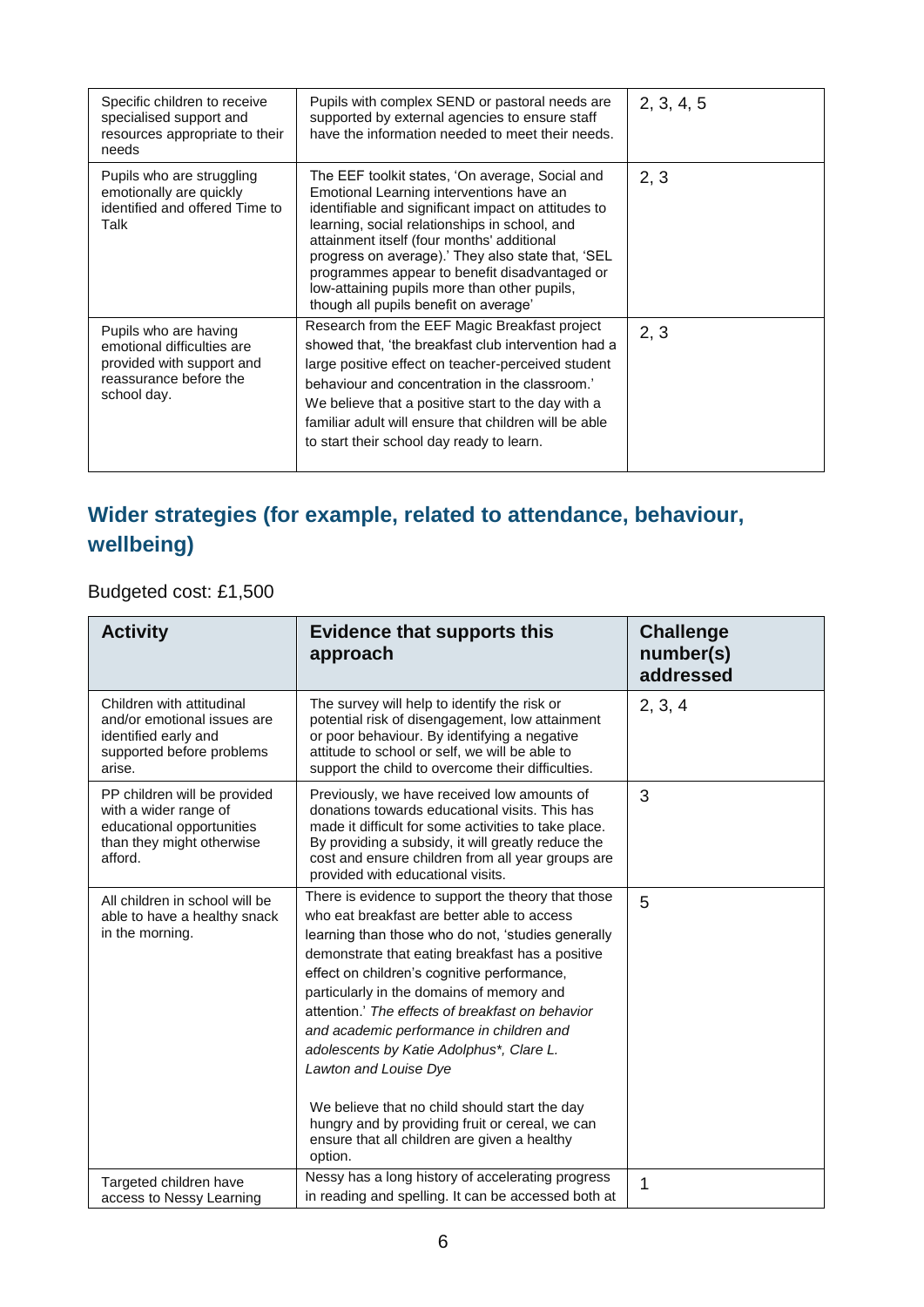| programme to accelerate<br>progress in Reading and<br>Spelling       | home and at school and does not rely on an adult<br>to lead the session. The software tracks progress<br>and suggests activities based on the child's<br>responses.                                                       |  |
|----------------------------------------------------------------------|---------------------------------------------------------------------------------------------------------------------------------------------------------------------------------------------------------------------------|--|
| Additional Number sense<br>sessions provided to<br>identified pupils | Developing fluency is key to mathematical<br>development and pupils who have moved<br>regularly often have insecure knowledge of key<br>mathematical facts. A targeted intervention will<br>build knowledge sequentially. |  |

## **Total budgeted cost: £24,840**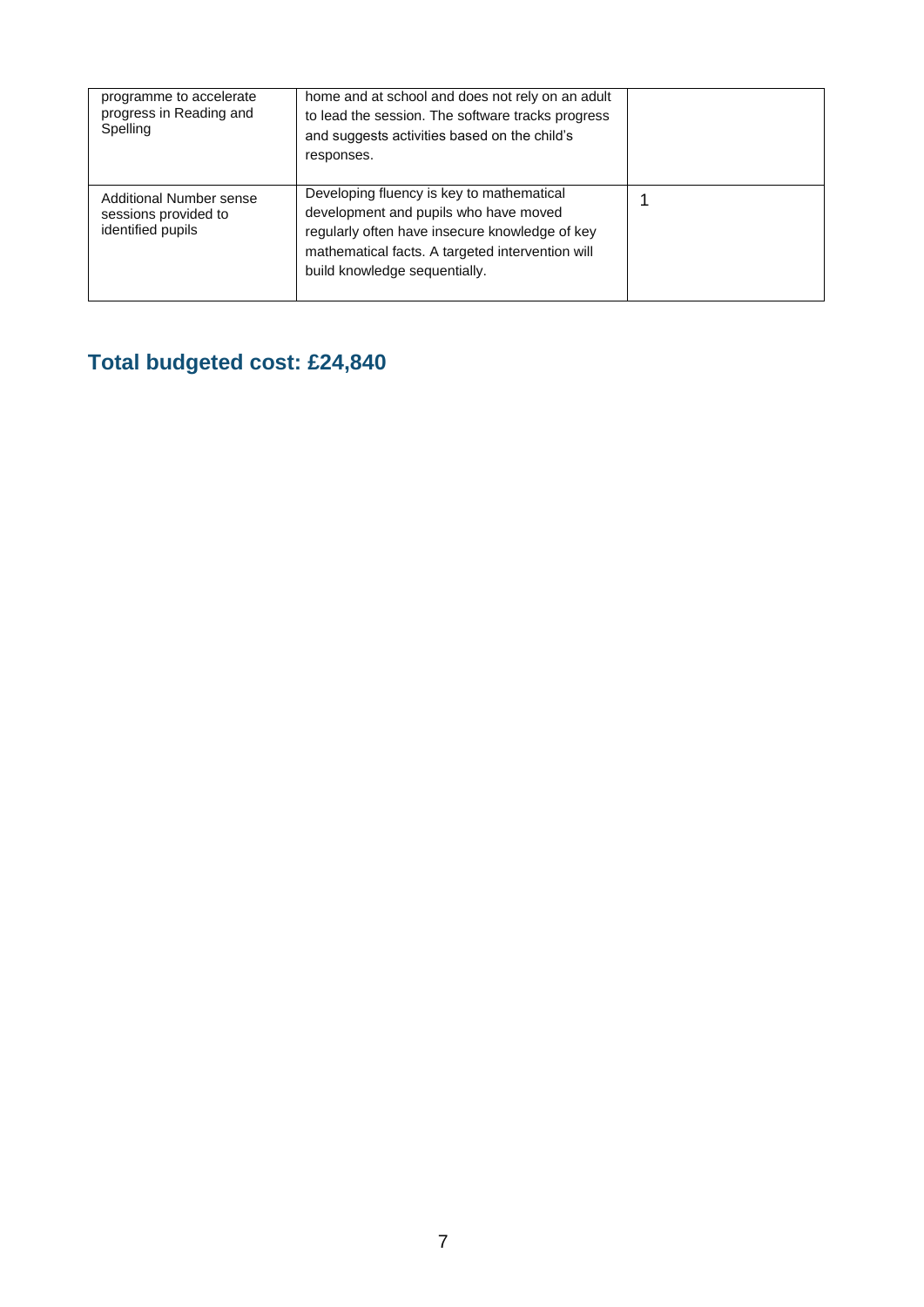## **Part B: Review of outcomes in the previous academic year**

### **Pupil premium strategy outcomes**

This details the impact that our pupil premium activity had on pupils in the 2020 to 2021 academic year.

- *Disadvantaged and service pupils made good or better progress from their starting points.*
- *Targeted pupils achieved their aspirational targets.*
- The risk of exclusion was reduced for pupils with complex SEMH needs
- Teachers and support staff reported they felt confident in supporting a wide variety of pupil needs.
- Parents report children settled quickly on arrival to Campton Academy and the pastoral support provided was a key driver to this.
- High levels of engagement in remote learning supported by loaning laptops to identified families.
- Teachers reported friendship club enabled children to have a settled start to the school day.
- $\bullet$

### **Externally provided programmes**

*Please include the names of any non-DfE programmes that you purchased in the previous academic year. This will help the Department for Education identify which ones are popular in England*

| Programme                       | <b>Provider</b>                |
|---------------------------------|--------------------------------|
| <b>Nessy Learning Programme</b> | <b>Net Educational Systems</b> |
| Numbots / TTRockstars           | <b>Maths Circle</b>            |
| <b>ELS</b>                      | <b>BEST English Hub</b>        |
| Making Me                       | <b>Bedford Charity</b>         |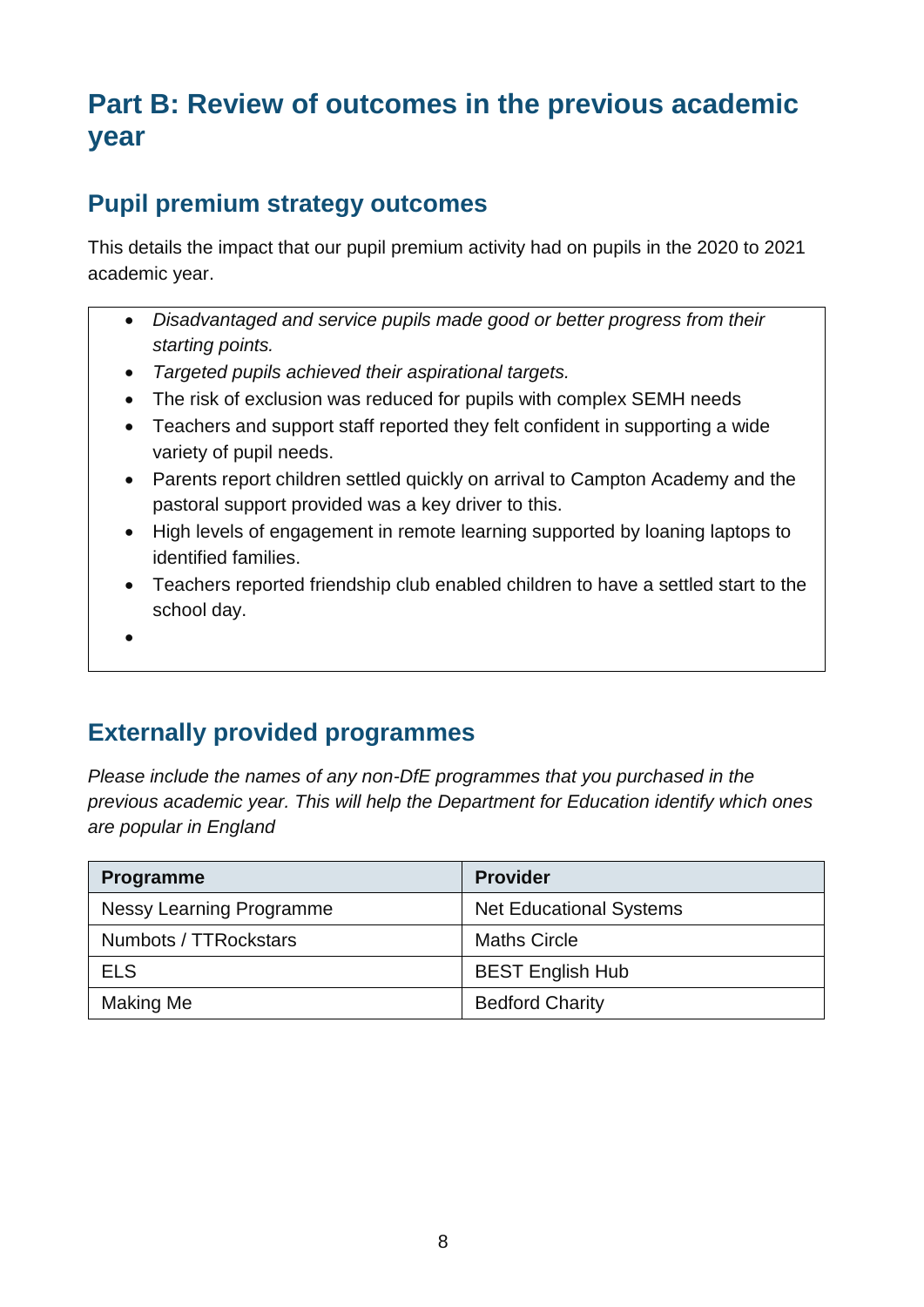# **Service pupil premium funding**

| <b>Measure</b>                                                                    | <b>Details</b>                                                                                                                                                                                                                                                           |
|-----------------------------------------------------------------------------------|--------------------------------------------------------------------------------------------------------------------------------------------------------------------------------------------------------------------------------------------------------------------------|
| How did you spend your service pupil premium<br>allocation last academic year?    | Pupils who were struggling emotionally were<br>quickly identified and offered Time to Talk.<br>Extensive support provided to families during<br>periods of school closure. (Weekly check-ins,<br>phone support for pupils/families, work packs<br>created and delivered. |
|                                                                                   | Pupils who were falling behind their peers were<br>identified for 1:1 sessions and systematically<br>taught the skills that they need in order to catch<br>up                                                                                                            |
| What was the impact of that spending on service<br>pupil premium eligible pupils? | Identified pupils received the support needed to<br>engage in the curriculum and make expected or<br>better progress.                                                                                                                                                    |
|                                                                                   | The risk of exclusion was reduced<br>Pupil's SEMH needs were met effectively                                                                                                                                                                                             |